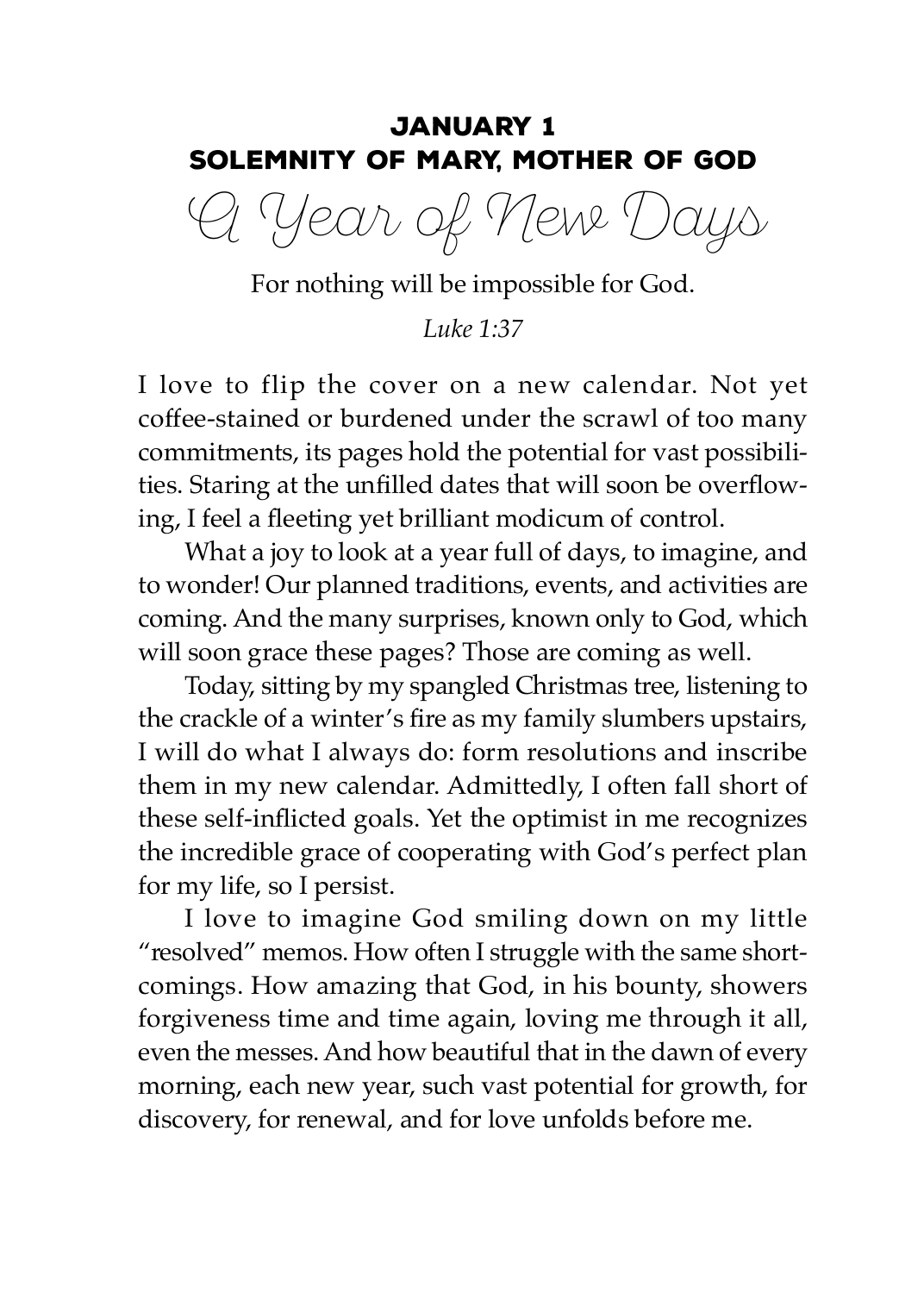*Mother Mary, in celebration of your spotless fiat, this year will be my gift to my Creator, to my loved ones, and to our world. Draw me ever closer to your Son.*

**To Ponder:** What spiritual, familial, and personal goals do you have for the coming year?

Lisa M. Hendey

## January 2

Come, Holy Spirit

Acquire the Holy Spirit and thousands around you will acquire salvation.

*Saint Seraphim of Sarov*

Saint Seraphim dreamed big. Honored by both the Roman Catholic (today) and Orthodox (January 15) traditions, this wonderworker emphasized seeking communion with God as the true purpose of life for every Christian. Saint Seraphim's life demonstrated that everything else was merely the means for "acquiring the Holy Spirit."

Wait! Didn't we acquire the Holy Spirit at Baptism, and weren't we sealed with the gift of the Spirit at Confirmation? Can't we acquire more of the Holy Spirit in the sacrament of Reconciliation or when we receive the Eucharist? A resounding "yes" to all of these.

How do we acquire the Holy Spirit when we are alone, frustrated, and confused?

A prayer that works anywhere, anytime: "Come, Holy Spirit!" This calms us and brings us into communion with God.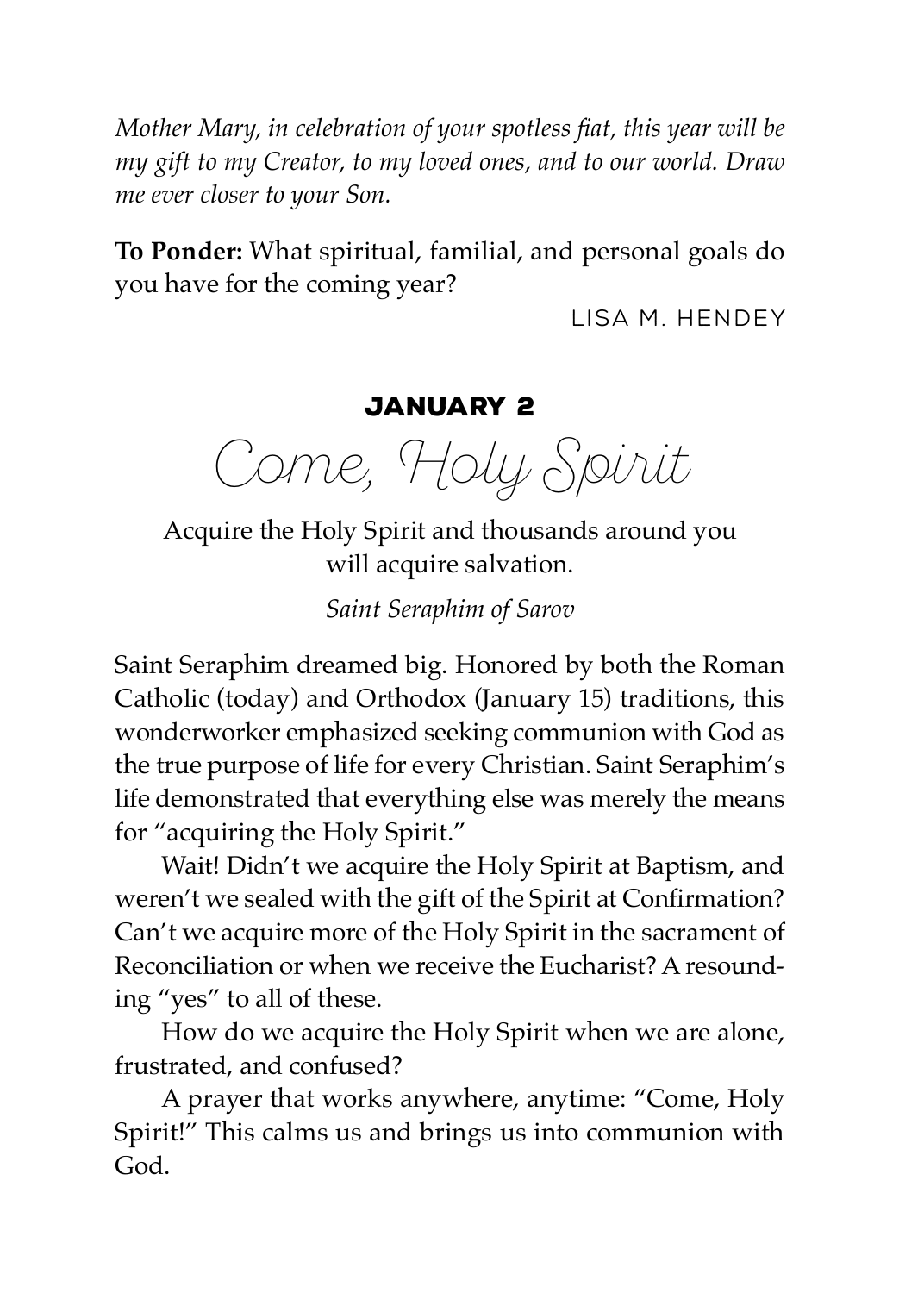This is a prayer for clarity murmured first thing in the morning before you are sure what day it is or what you'll face. It's a prayer for perseverance when you find joy in what you are accomplishing until interruptions disrupt your every intention.

You can say this quick prayer in the middle of a traffic jam, an argument with your boss, or a bout with the flu—all means of acquiring the Holy Spirit.

Saint Seraphim doesn't promise that this prayer will change everything around you—just those in your growing circle of influence. Wait for it and watch it happen!

*Come, Holy Spirit! Be my companion throughout the day and help me respond in a way that brings others closer to you.*

**To Ponder:** We all have difficult people in our lives. How can invoking the Holy Spirit help you when you are with such people?

Nancy H. C. Ward

January 3

In Gratitude for the Small Things

Enjoy the little things in life because one day you will look back and realize they were the big things.

*Anonymous*

As we enter into the endless possibilities of the new year—a long-awaited graduation or dream job, a marriage or the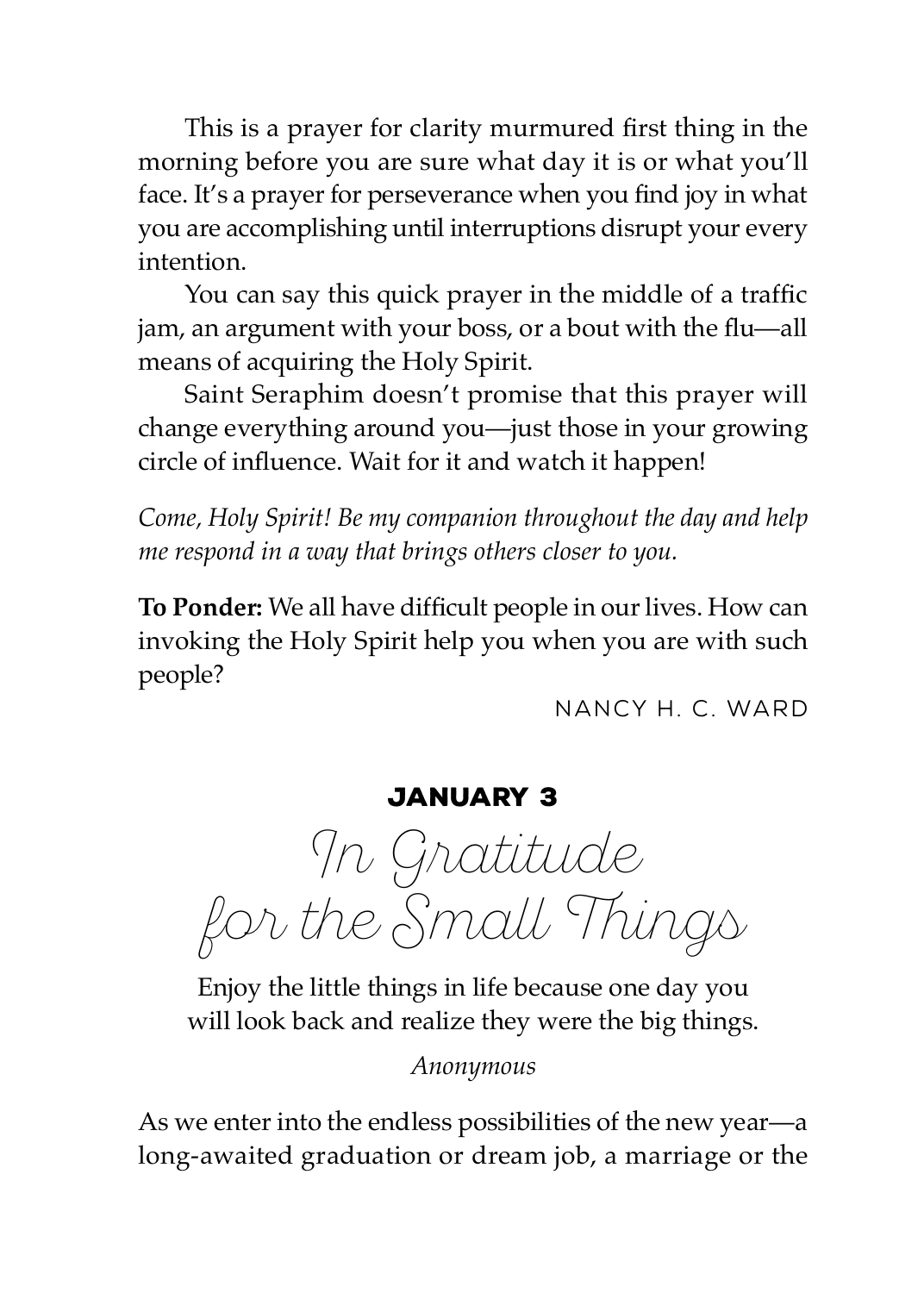birth of a child, a long-anticipated vacation or even retirement—this quote challenges us to acknowledge the grace and blessing of this very moment. We must be careful not to miss the beauty of the little things of today, for life can change in an instant.

Ours changed in an instant when my husband fell and severely injured his knee. For weeks he was confined to the upper floor of our two-story home. As I assumed the new roles of being a caregiver and a room service attendant, I found myself missing our former life together: our weekly date nights, leisurely walks, even grocery shopping together; I longed for all of those little things to return to my life.

In this new year, I invite you to find great joy in the ordinary things in life, for each is a gift from God. Savor your morning cup of coffee, tuck a love note into your children's lunches, carve out time in your busy schedule for God and just sit. Breathe in and savor the blessings of the day.

*Lord, fill my heart with joy and gratitude for the people, places, and events in my life.*

**To Ponder:** Reflect on your own life. What small things can you be grateful for today?

Dr. Mary Amore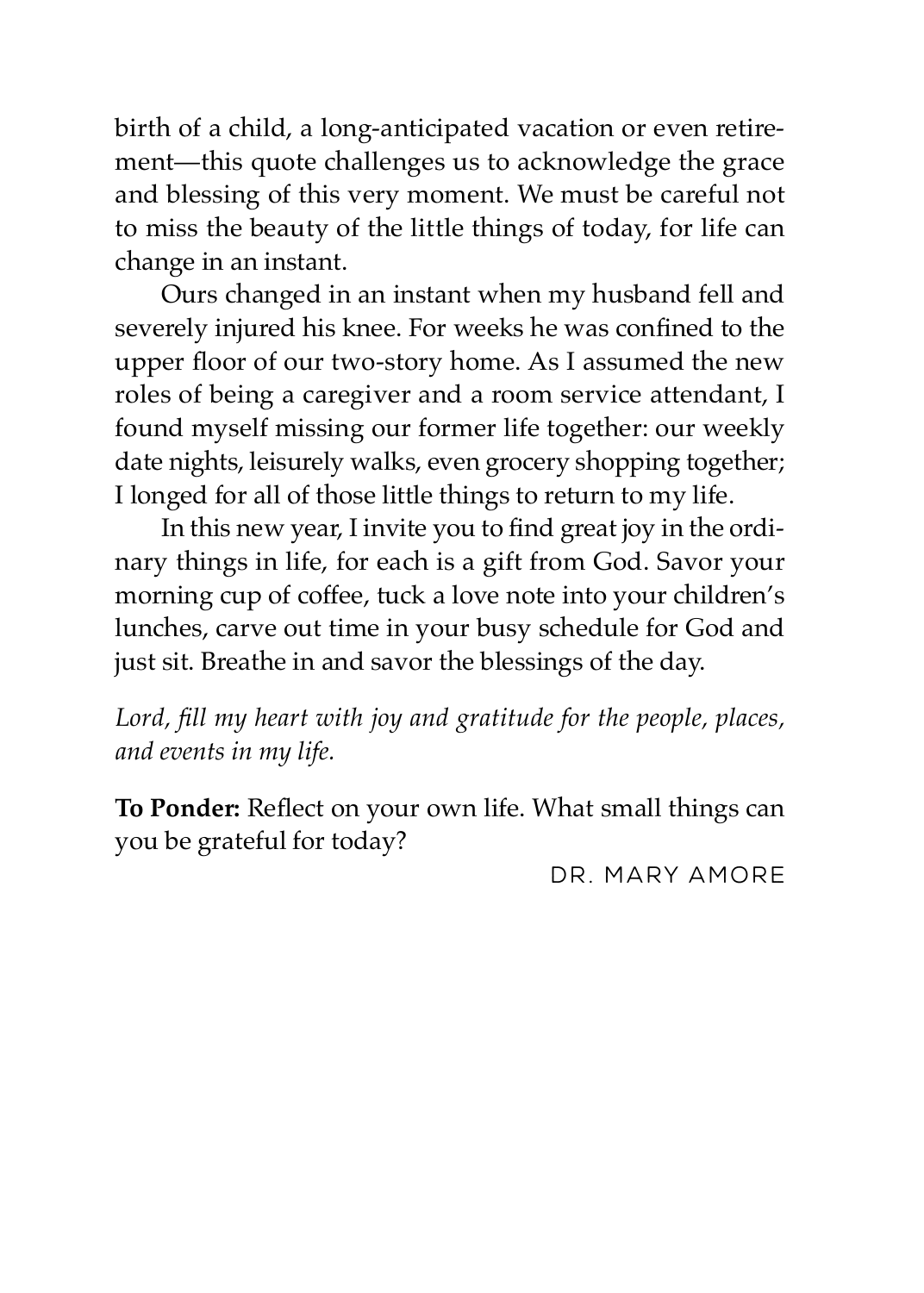#### January 4 Saint Elizabeth Ann Seton

Start with a Heart for God

And we know that in all things God works for the good of those who love him, who have been called according to his purpose.

*Romans 8:28*

Do you ever wonder how it is that we are supposed to be able to faithfully weave together taking care of our families and using our gifts outside the home? Saint Elizabeth Ann Seton, the first native-born American saint, sets a fantastic example.

Although best known for establishing the first free Catholic school system and the first congregation of religious sisters in America, Saint Elizabeth was also the biological mother of five children and the foster mother of six. Quick math says that she had *eleven* children in her care before indoor plumbing, refrigeration, or microwaves had been invented!

What secret did Saint Elizabeth possess that allowed her not only to care for such a large family, but also to establish not one, but two Catholic institutions in a social and economic age dominated primarily by Protestant men?

I propose that her "secret" lies not in some great personal-professional balancing act, but in her enduring love for God. Because of this all-consuming love, God was able to redeem the many challenges of her life: losing her mother at age three, the rejection of her stepmother, early widowhood (at age twenty-nine), and the death of two of her own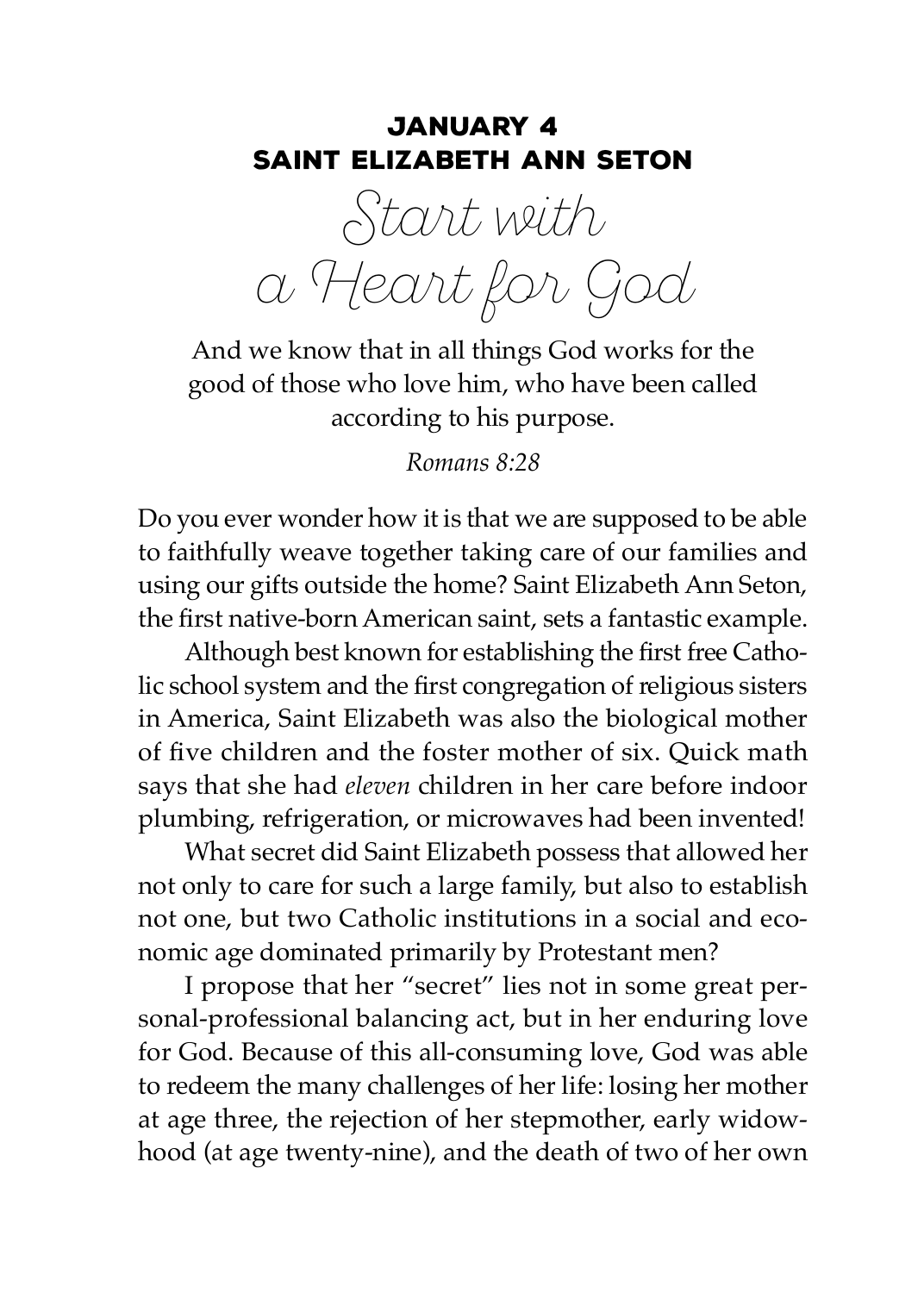children. These trials gave Saint Elizabeth a heart for the orphan, the sick, and the dying, and it was this heart that willingly said "yes" when called to serve God outside as well as inside her home.

*Father, thank you for all the circumstances of my life.*

**To Ponder:** What could you do to fall more deeply in love with God? How might this help you serve God both inside and outside your home?

Heidi Bratton

January 5

Tying the Knot

Love is trinity. *Venerable Fulton J. Sheen*

Whenever I present the subject of marriage to my group of teens, I always begin by handing each of them a rope and getting them to pair off. "You have thirty seconds," I say, "to take two pieces of rope and braid them together—and no knots!" Frenzied fingers and laughing ensues. I then hand each pair a third rope. A timed race begins again and ropes are twisted into braids with ease. Now they may "tie the knot"!

"A threefold cord is not quickly broken" (Eccl 4:12). In strong marriages, God is the central piece around whom a couple's lives are braided. Without him, we quickly fall apart. It was this way from the beginning, when God called the first man and first woman into communion with each other and with him.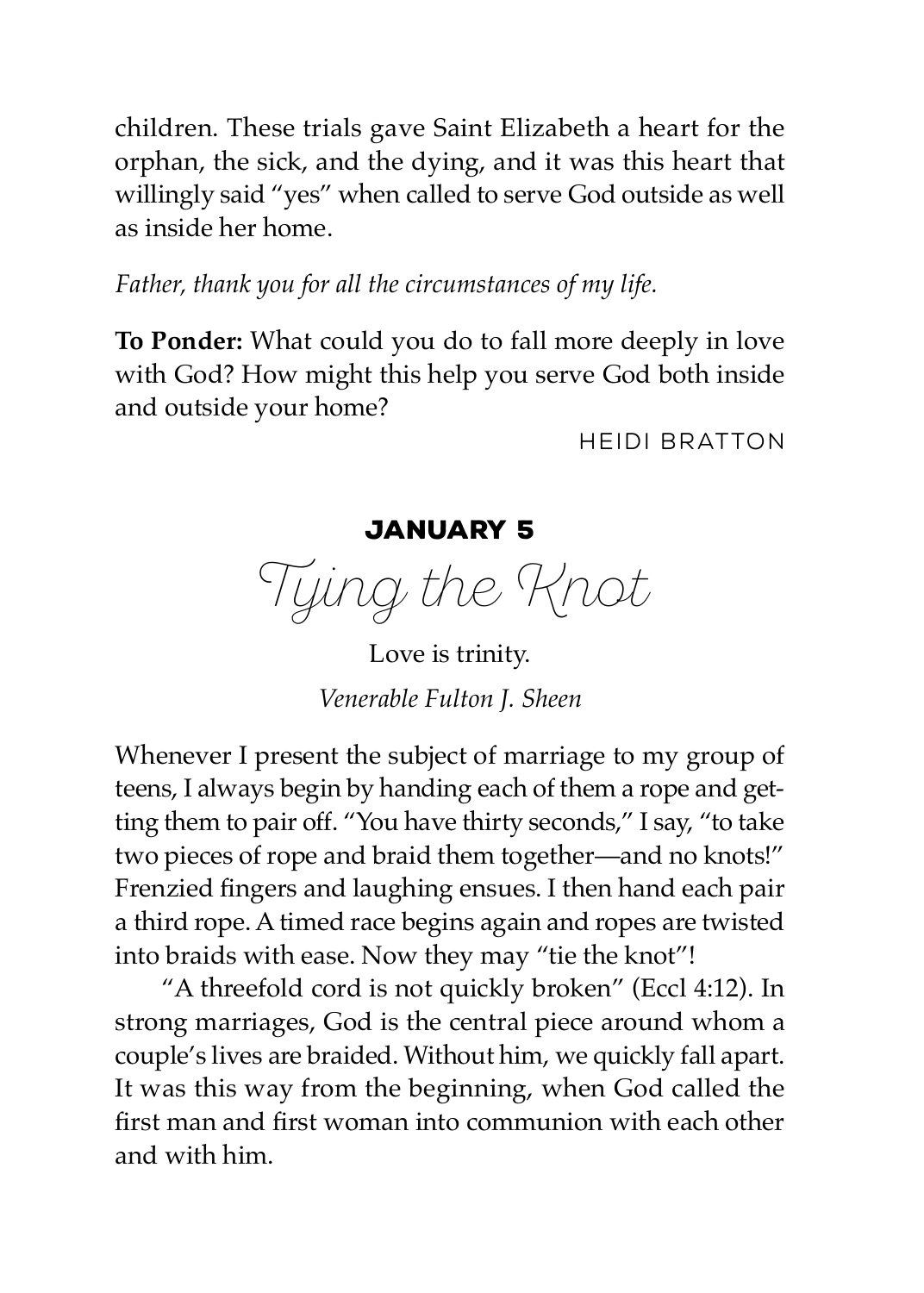As the creator of marriage, God strengthens couples to witness to his love in the world with a love strong and faithful to the end. The task can seem as challenging as braiding two ropes, which is why we must remember the third. How many times I have begged God to throw us the third rope of his presence and save us! Then we set about the work of re-braiding. He teaches us about the sacrifices necessary to weave our separate wills into his own. This joy is a foretaste of the eternal marriage in heaven where we will be one with God.

*Holy Trinity, you want our marriage to image your love in three persons. Teach us to turn to you in all things.*

**To Ponder:** Marriage truly tests just how selfless we can be. Do you need to ask God to "throw you a rope"—or to help you re-braid what has been divided?

Cindy Costello

## January 6 Epiphany of the Lord

Overwhelmed with Joy

Always remember this: life is a journey. It is a path, a journey to meet Jesus.

*Pope Francis*

The blessing of seeking is in the finding of the gift hidden under wraps, the answer to the question, the destination at journey's end. Epiphany celebrates the "showing" of Jesus,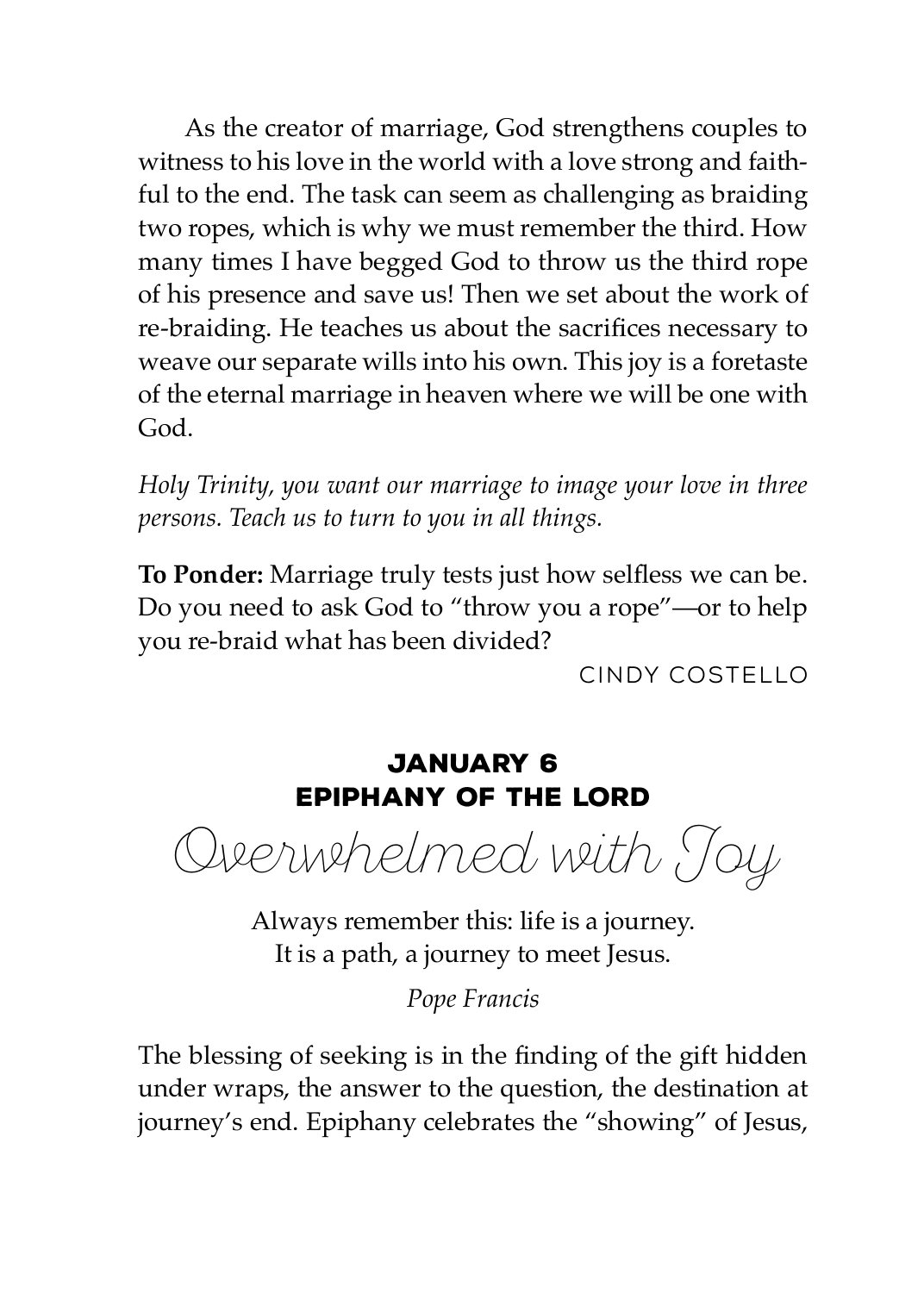the Son of God. Jesus was the Messiah of Israel, but also the Christ to the Gentiles, a Savior for all.

Scripture describes the wise men from the East yearning to meet this child king. Aided in their pilgrimage by the appearance of a star, their travels were an outward expression of an inner journey: they were seeking God.

"And there, ahead of them, went the star that they had seen at its rising, until it stopped over the place where the child was. When they saw that the star had stopped, they were overwhelmed with joy" (Mt 2:9–10). This was more than simple relief after concluding a long journey; the wise men's joy sprung from a personal encounter, the fulfillment of the longing at the center of every human heart.

"Upon entering the house, they saw the child with Mary his mother, and they knelt down and paid him homage. Then, opening their treasure chests, they offered him gifts of gold, frankincense, and myrrh" (Mt 2:11). After kneeling before Jesus, the wise men bestowed lavish treasures upon him. Yet his presence bestowed on them the greatest gift of all.

## *Jesus, may I seek you and greet you with overwhelming joy!*

**To Ponder:** Did you know the word *monstrance* (the elaborate container that holds the consecrated host) comes from the Latin *monstrare*, "to show"? Why not make a small pilgrimage seeking the presence of Jesus in eucharistic adoration?

Pat Gohn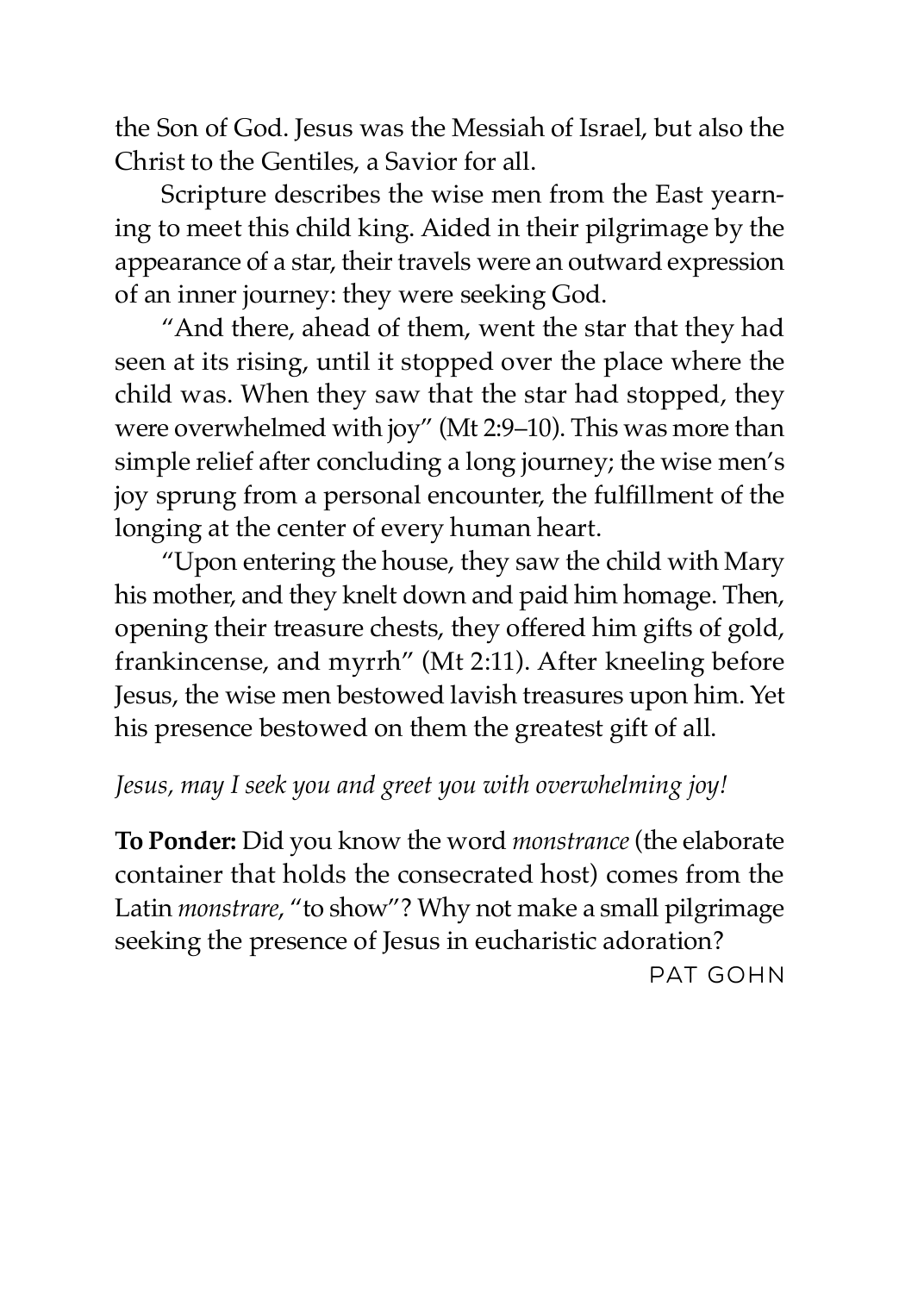January 7

New Resolutions

The way you live your days is the way you live your life.

*Annie Dillard*

The Ignatian practice of "examen" is a kind of daily review of the day. It gives us an opportunity to step back and examine the various moments, to rejoice in our strengths and humbly acknowledge the weaker areas in need of improvement.

In and out of the confessional, it's important to live each day intentionally, to examine our consciences, to resolve to resist temptation, and to thank God for the graces he sends to help us. It's important to take time to think about our own personal and spiritual goals, to ask, "What goals does God have for me?" As you begin a new year, take time to humbly examine the following areas in your life:

- $\bullet$  How can I deepen my prayer life?
- How can I make more time for silent prayer with God?
- What small acts of kindness can I do for my family and spouse?
- Do I make enough time for simple fun and relaxation as a family and for myself?
- $\bullet$  What do I need to detach from or do less of?
- $\bullet$  What can I do more of?
- What hinders me from serving my family as best as I can?
- How can I love my spouse more?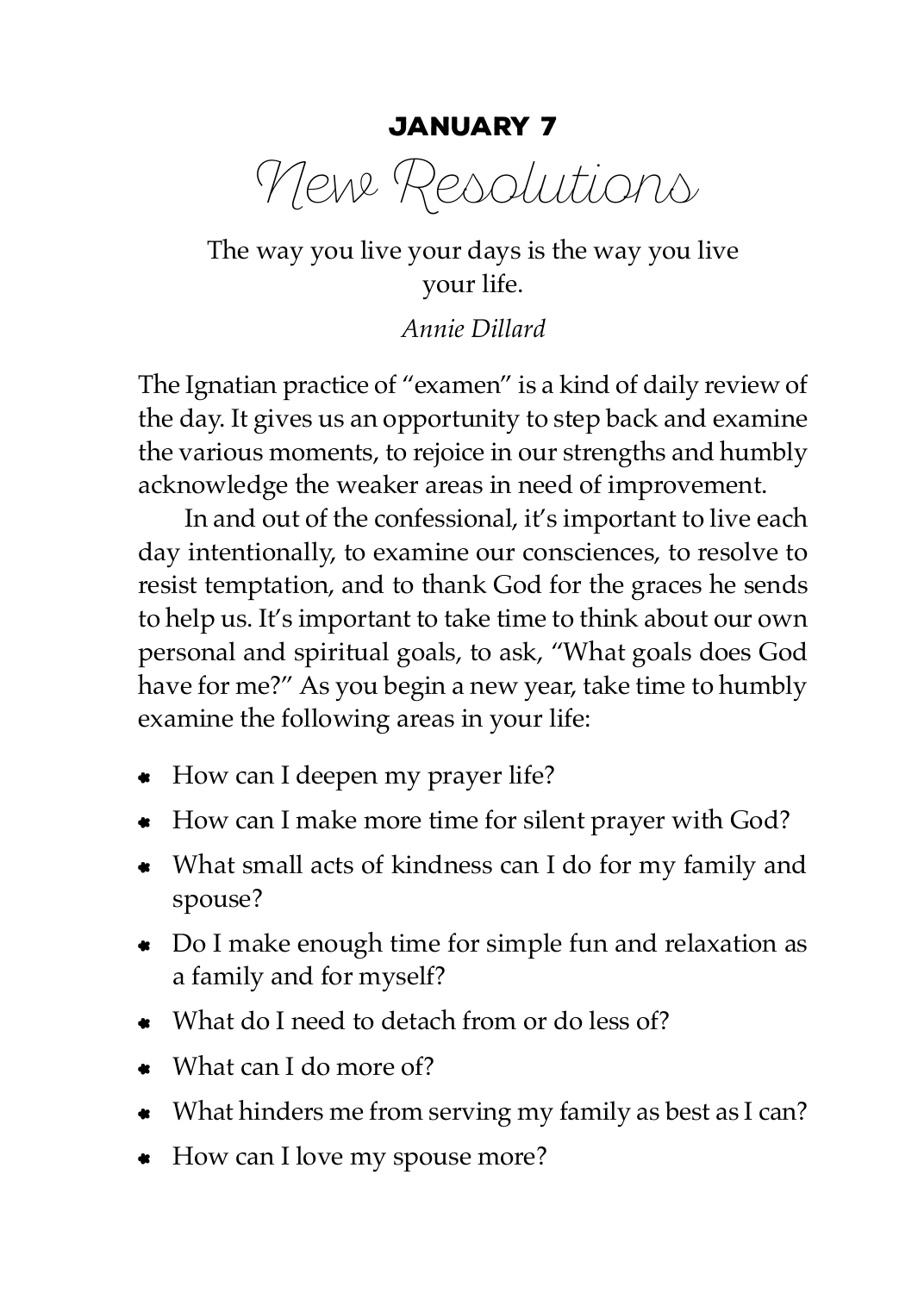- $\bullet$  How can I help my spouse love me more?
- What helps life flow more smoothly for myself and my family?

*Lord, lead me and weave me into how you envision me. Grant me the grace to refocus on you as my ultimate resolution and goal.*

**To Ponder:** What do you believe God is asking of you, in this current stage and situation in your life? What plans might he have for your future?

Erika Marie

# January 8

Doing Something More

Rejoice in hope, be patient in suffering, persevere in prayer.

*Romans 12:12*

Every year I create a long, daunting list of ways I want to improve my life, grow in virtue, and get rid of something it might be weight, clutter, or bad habits. One year when I looked at my list, I resolved to take a different approach.

I took my list to my spiritual director and asked him, "What should I focus on first, Father?"

"Focus on God and your relationship with him," he responded.

And so, I resolved to begin each day with a simple morning offering—giving everything to God before it even happened, uniting my crosses to the cross of Christ, and asking